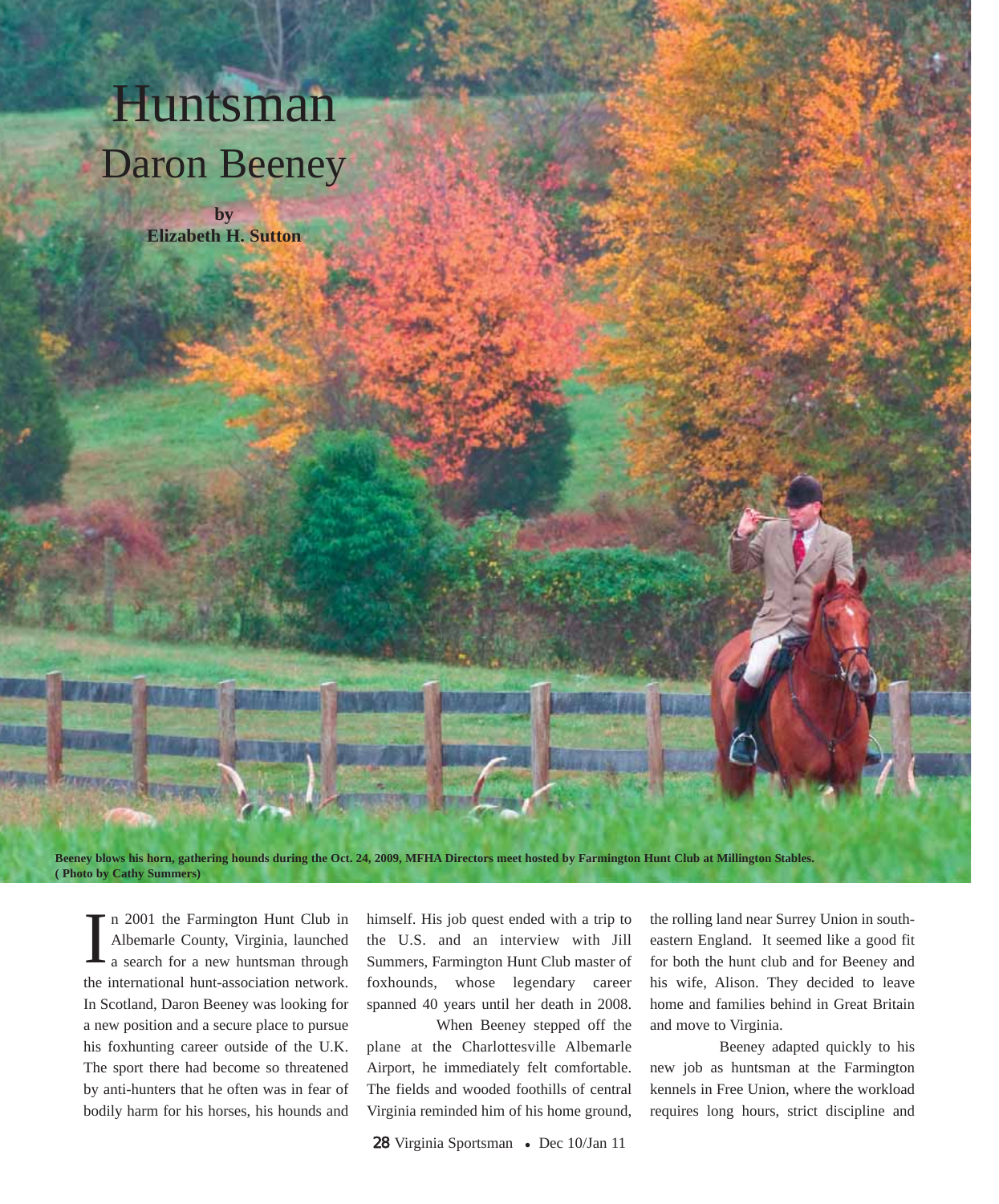protocol steeped in tradition. He joined staff member Tom McCauley, who had worked as kennelman for 30 years. Alison went to work managing the stable and training and exercising the six staff hunting horses owned by the hunt. She also began to ride as first whipper-in, the primary professional who assists the huntsman with keeping the hounds together in a working pack .

As huntsman, Beeney is responsible for the training and management of Farmington's pack of 45 hounds, overseeing the breeding program and hunting them at meets that convene two or three days a week during the hunting season from September through mid-March. In the off season, Beeney directs the daily training and exercise of the hounds, including the introduction of young hounds to the business of hunting with the pack.

Beeney's style is to teach his hounds to trust rather than fear him. The process includes many hours of close personal contact walking them on foot, handling them in the kennel yard and ultimately leading and directing them in the field on horseback. His control over the pack of powerful hunting hounds is calm and low- key, but his authority over each hound is absolute. Rewards in the form of



**Beeney on one of his favorite horses with the FHC pack (Photo by Cathy Summers)** 

praise and dog biscuits are given freely. Beeney encourages hunt club members to visit the kennels and help socialize the puppies.

Beeney began fox hunting as a teenager. "I entered hunt service at the age of 16. I had hunted as a 14-year-old kid, following the hunt on foot with my grandfather. My father was huntsman for the Dulverton West.

"We were trained almost like being in the military – everything had to be kept just so." Beeney began riding at 16, and apprenticed for a hunt near his home in Devon, near Exeter.

Alison was born and raised in Wales, where both parents were avid foxhunters and dedicated horse people. "I rode in my first hunt at the age of two, on a lead line—my parents took me to the meet on a pony." Alison's expertise with horses is a valuable asset for keeping a horse well trained for her husband to use in his work

**Beeney walking hounds at the Farmington Hunt Club Kennels during the off season (Photos by Elizabeth H. Sutton)**

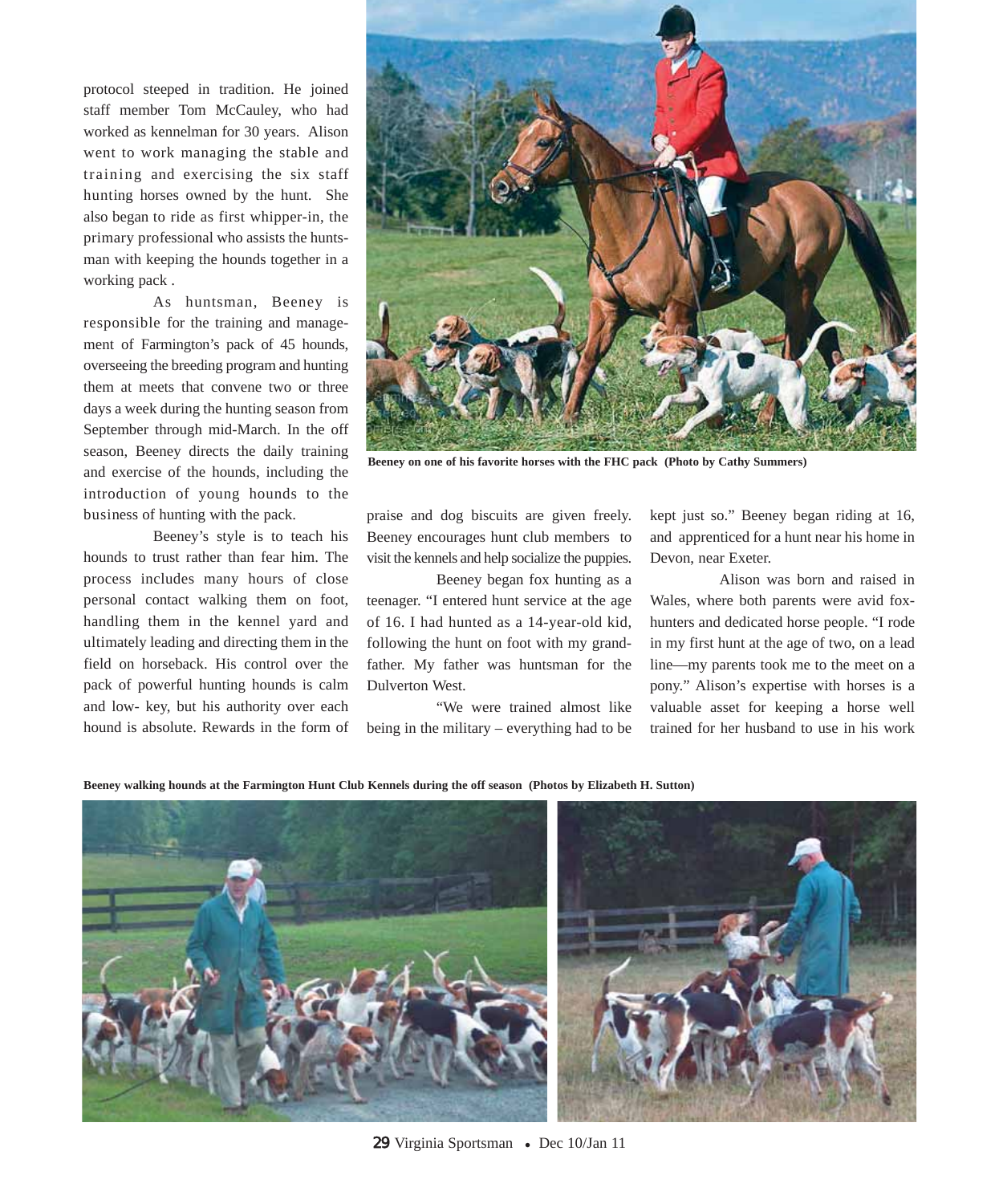

**Kennelman Tom McCauley and first whipper-in Alison Beeney assist Daron exhibiting young hounds at the annual FHC puppy show at the kennels in Free Union, Virginia, June 2009. (Photo courtesy of Stephanie Guerlain)**

with the hounds in the field.

They both have worked their entire lives as professional hunt staff. Beeney worked his way up through the ranks starting at the bottom as an assistant kennelman in his first job near home. He

worked for a number of hunts in England and Wales before attaining the rank of huntsman at Surrey Union.

The basic customs and traditions of foxhunting in Virginia have not changed since the sport was introduced by the first

**Beeney with the Farmington pack fording the Moormans River (Photo by Cathy Summers)**



settlers, yet both Beeney and Alison noted differences between hunting in the Old Dominion and in England. "England is just more horsy in general," said Alison. In England, foxhunting has an established and well recognized historical and social significance where fox hunters provide a service to the community. "Here, catching the fox is not as much the goal of the hunt as is the sport of chasing," added Beeney. Alison noted differences in the riding styles and trail maintenance. "When I was a kid, we'd jump anything and everything that got in the way." She said that liability-release forms and potential lawsuits are more common here.

Every hunt has its own character and style, usually influenced by landscape in the hunt territory. The Farmington Hunt is defined by hilly countryside and smallish farms within a 14-square-mile area which is increasingly being divided and constrained by development. The staff is forced to restrict the area the hounds are allowed to hunt. Cross-breeding American with English hounds makes for a somewhat

30 Virginia Sportsman • Dec 10/Jan 11